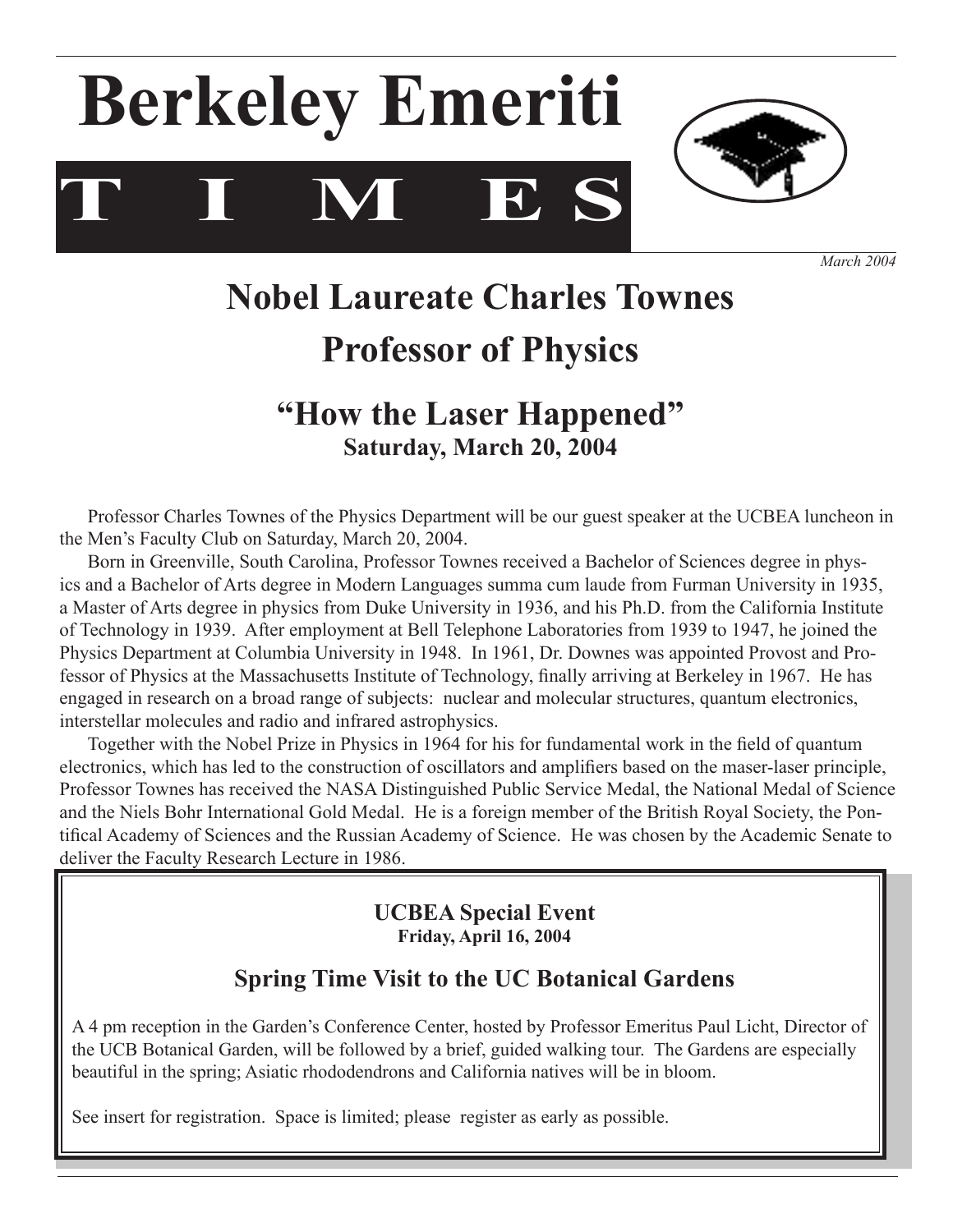# **UCB EMERITI ASSOCIATION EXECUTIVE COMMITTEE**

### **2003-2004**

**President** Gene Brucker

**Vice President** Paola Timiras

**Secretary-Treasurer**  Joseph Garbarino

**Stewards** Betty Carpenter Sue Cork Mary Dee Vermeulen Todd Smith

**Members at Large** Claude Babcock George Leitmann Austin Ranney Larry Waldron Sheridan Warrick

**Mailing Address** UC Berkeley Emeriti Association 2 Boalt Hall, # 7200 Berkeley, CA 94720-7200

**Director, UCB Retirement Center** Shelley Glazer 510/642-5461 sdg@uclink.berkeley.edu

**Administrative Specialist** André S. Porter asporter@uclink.berkeley.edu

| Office                                | <b>UCB Retirement Center</b><br>2 Boalt Hall, #7200<br>Berkeley, CA 94720-7200             |
|---------------------------------------|--------------------------------------------------------------------------------------------|
| Hours                                 | Monday – Friday<br>$8:30$ am $-4:30$ pm<br>Closed Noon–1 pm                                |
| Telephone<br>Fax<br>Web site<br>Email | 510/642-5461<br>510/643-1460<br>http://thecenter.berkeley.edu<br>ucbrc@uclink.berkeley.edu |



### Published before each meeting of the UC Berkeley Emeriti Association: To provide closer networking for members with meeting announcements, meeting reviews, executive committee actions, pertinent campus news, and to reach out to members who cannot attend the meetings. Editor: Claude Babcock Phone: 510/848-3368 Email: cbabcock@uclink.berkeley.edu

# **Mark Twain — Cool Social Climber and Free Spirit**

On Saturday, January 31st, Professor Emeritus Robert Middlekauff addressed the Emeriti Association on the subject, "Mark Twain and Genteel Society," posing two questions regarding Mark Twain's entry into the genteel society: (1) how did it happen, and (2), what effect did it have on his writing?

Mark Twain's character was of great interest to Jarvis Langdon and his wife when Mark announced his desire to marry their precious daughter Olivia. Their anxiety was understandable given Mark's erratic and adventurous life. He had been a Confederate deserter, riverboat pilot, western adventurer and sometime journalist. The Langdons were wellbred, wealthy members of genteel society. Letters from referees chosen by Mark were not reassuring, but much to their credit the Langdons were willing to look beyond Mark's eccentricities and assess his character, or "the state of his soul." Mrs. Langdon's inquiries led her to believe that his life had turned toward a new and better direction. Livy had read the letters with their negative assessments of Mark's character, but said she would not believe them, even if she heard them directly from an archangel. Clearly, she was in love.

Although Jarvis Langdon was pious and wealthy, he was known to take independent actions. In earlier years he had formed an abolitionist church. The Langdon's had also founded a feminine academy in Elmira, N.Y. These deviations from convention set them apart from many members of their class and may be a clue to their acceptance of an unconventional son-in-law.

Mark's marriage to Livy was only the first step in his acceptance by genteel society. In a few years he was welcomed everywhere. His welcome even extended into New England society, the proudest, oldest and most self-confident in the country. Mark and Livy were accepted partly because society valued literary achievement, and he had become a wellrespected writer.

How did the embrace of genteel society affect Mark Twain's writing? One conventional view is that the heavy financial burden of the genteel lifestyle stunted his intellectual creativity. Indeed, maintaining grand houses with armies of servants took its toll. In 1894 Mark Twain went bankrupt.

Another way in which genteel society may have inhibited his natural creativity, was pressure exerted by its writers and intellectuals for him to eschew humor and write, "refined books" (read " boring"). With *The Prince and the Pauper* Mark made an effort at a serious book. Many readers admired it, but his old mentor and editor at the Virginia City *Territorial Enterprise*, Joe Goodman, wrote of his disappointment. The book was a mistake, and Twain did not again yield to the plea for more serious works. In 1885 he published the greatest and most subversive of all his works, *Huckleberry Finn*. The genteel didn't get it. They regarded the book as a quaint memoir from Twain's early life without being aware of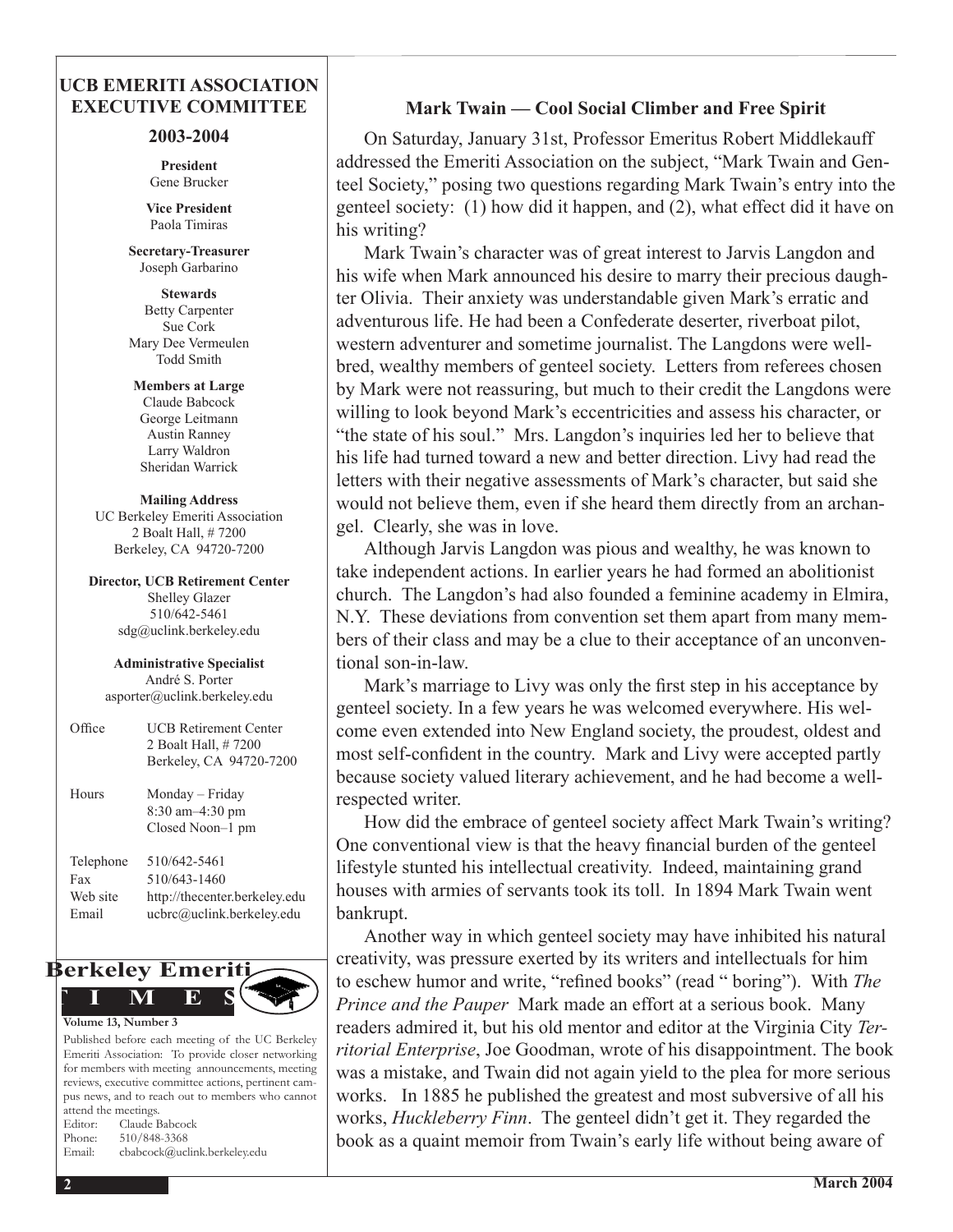# *Archiving the Past***: SATISFACTORY SERVICES A One Day Conference, April 30, 2004**

Among the scheduled speakers at "Archiving the Past" will be David Lowenthal, author of *The Past is a Foreign Country*; he, and others will introduce some of the almost philosophical problems of dealing with the past—from the earliest written records, through the Florentine fourteenth century business documents, to the personal letters of Nobel Prize winning scientists. What does the historian of the future want to see, and what can we, should we, provide?

To answer this question, and the very practical one of what does the University want from its emeriti and retirees, in terms of their records, books and papers—scholarly, administrative, personal—accumulated over their years of service on the campus. Attending University specialists — archivists and librarians—will have advice. The conference will take place in a comfortable venue and lunch will be served. *Keep this date open*. Call the Center for a detailed brochure,

# **Spring Time Visit to the UCB Botanical Garden**

 On April 16, Professor Emeritus Paul Licht, Director of the UCB Botanical Garden, 200 Centennial Drive, will host Emeriti members at a 4 pm reception in the Garden's Conference Center, followed by guided walking visits into one or more of the Garden's nine geographically separated, magnificient world collections of plants.

 The Conference Center, which accomodates 71 people, is a short walk from the main entrance. Across the street, a limited number of parking spaces are available for campus permit holders or for \$.50/ half hour, on a first-come, first-served basis. An electric cart is available to transport persons wary of inclines to the Conference Center and can accommodate up to three persons on an abbreviated Garden tour. Persons wishing to come early and browse in the Garden or the gift shop are welcome.

 To facilitate planning and arrangements members are encouraged to make reservations for the event as soon as possible. Admission for emeriti members and

its challenge to a complacent society.

Mark Twain was a vigorous opponent of imperialism, whether of the American or British kind. He publicly expressed his disgust with the Boer War in the presence of one of its heroes, young Winston Churchill. The Spanish-American War and the Phil-

*<i>Riv* Reprise: 2003 Recommendations (concluded)

**Anne Vigneri** (444-5665) or annevigneri@webtv.net, an excellent painter of house interiors, will take on small jobs. Provides a written estimate, shows up promptly, finishes in the estimated time, and leaves rooms as neat or neater than  $s$ he found them.  $\qquad s$   $\qquad \qquad$   $\qquad \qquad$   $\qquad$   $\qquad$   $\qquad$   $\qquad$   $\qquad$   $\qquad$   $\qquad$   $\qquad$   $\qquad$   $\qquad$   $\qquad$   $\qquad$   $\qquad$   $\qquad$   $\qquad$   $\qquad$   $\qquad$   $\qquad$   $\qquad$   $\qquad$   $\qquad$   $\qquad$   $\qquad$   $\qquad$   $\qquad$   $\qquad$   $\qquad$   $\qquad$   $\qquad$   $\qquad$ don Messinger)

**Tim Warner, Clerestory** (415/740-6452 or 510/525-1762) forWeb site design and maintenance, and custom illustrations. (Jane Bendix)

**Johnny Murberg** (532-9800) at "Dreamscapes" is a superior (Norwegian) gardener and designer; he is hard-working, reliable, and imaginative. (Leonard Johnson)

**Sullivan Counter Tops** (652-2337) is recommended without hesitation for high quality, no fuss, on-time completion of job.

(Valerie & Dick Herr)

**Costco Wholesale Richmond** (527-6500) & San Leandro (562-6701); good prescription prices. (Sheldon Messinger)

**Draperies by Susan** (652-7027); all kinds of window treatments. (Mappie) Seabury)

**David Love** (415-661-3666); piano tuning, rebuilding, repairs, etc. (Mappie Seabury)

**Andy Lagerquist** (450-0639); Harpsichord tuning, rebuilding, repairs, etc. (Mappie) Seabury)

**Accurate Appliance** (925-676-5060); For prompt appliance repair. A one-man operation. (Alan Foss)

**CJS Systems** (849-3730); Independent Mac repair service. 

(Alan Foss)

**Mary Mahoney** at Diablo Realty (925-933-9300, ext.